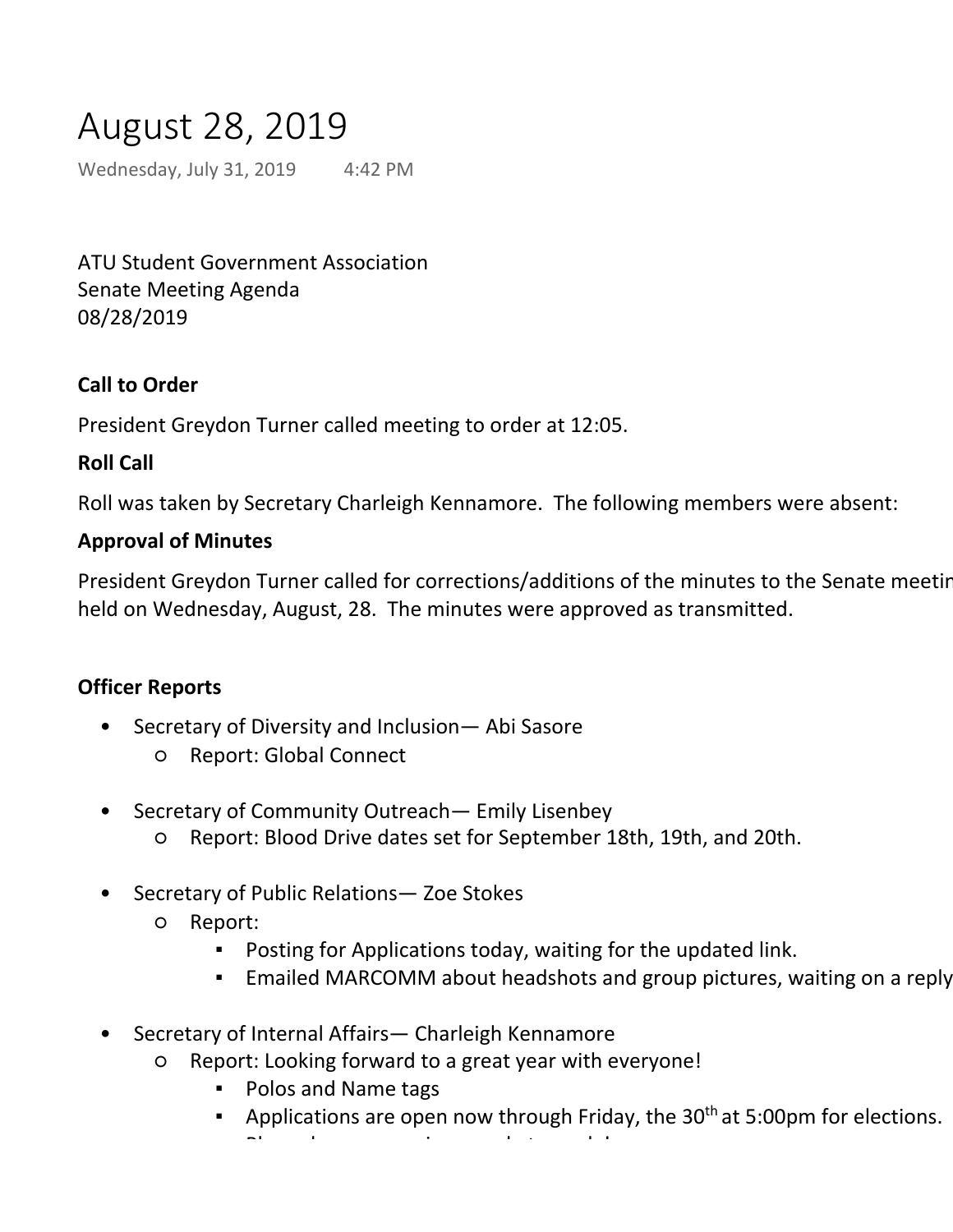er<br>I

 $\mathbf{E}$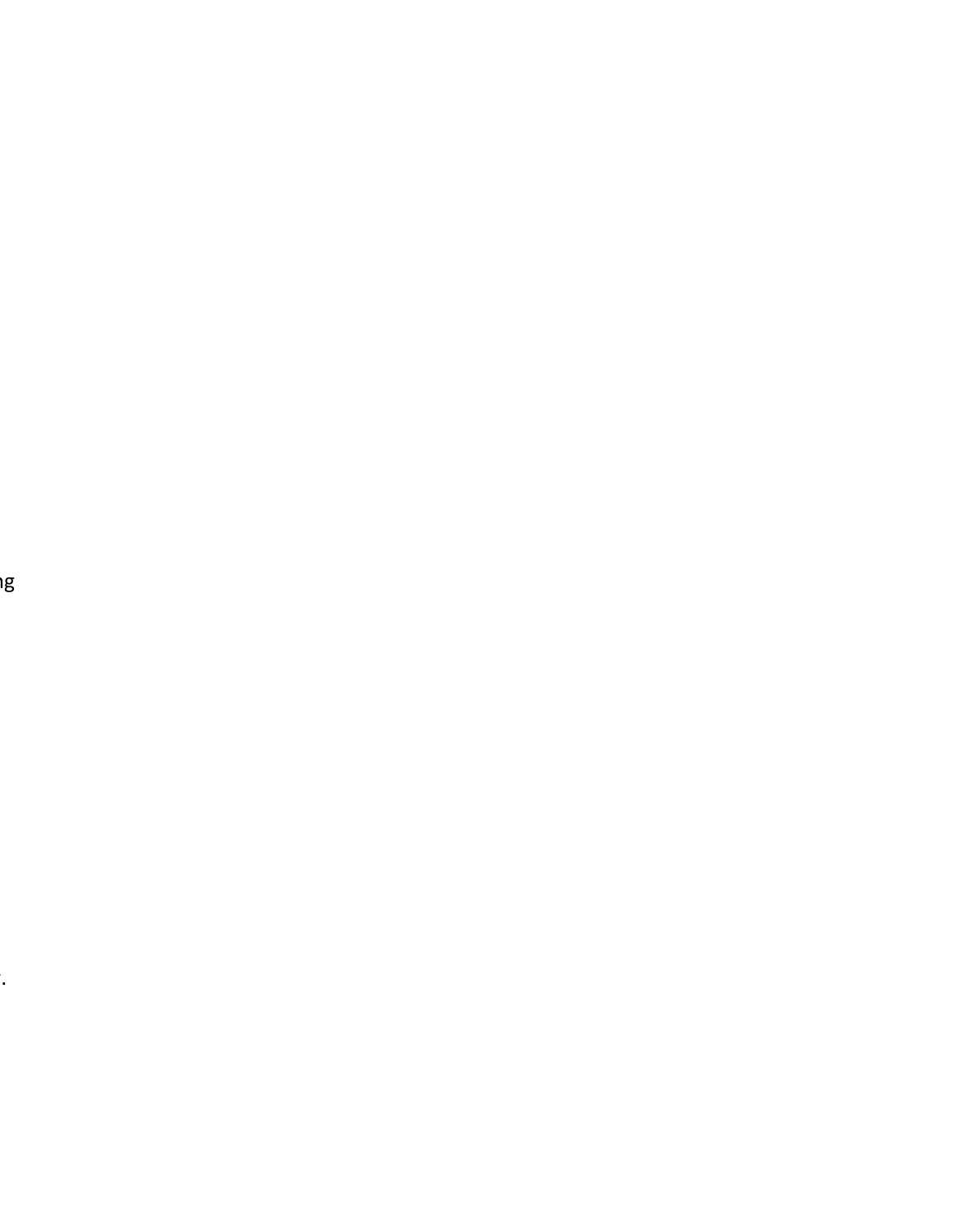- Report: Looking forward to a great year with everyone!
	- Polos and Name tags
	- ▪

Please be encouraging people to apply!

- **Election ballots will be open from Tuesday, September 3rd at noon to Friday,** September  $6<sup>th</sup>$  at 2:00 pm.
- We will be tabling at Chambers café Tuesday-Friday 11:00-1:00. Everyone needs to sign up for at least 1 hour to work.
- Absentees need to be reported to me personally if you cannot attend a meeting or a required event. Here is my cell phone number 479-857-1689. ▪
- Secretary of Student Development— Jacob Loomis •
	- Report: Welcome back to school, hope everyone had a great summer. ○
		- The Senate retreat will be on Sep.  $13<sup>th</sup>$  on campus from 3 p.m. to 7 p.m.
- Secretary of Finance and Administration— Bailey Fowler •
	- Report: Welcome back to school, excited to see what this year brings! ○
		- We will now be using OneNote for minutes! I am working to get all of Senate access to view it and then we will do away with printing paper copies every week. If you would still prefer a paper copy let me know and I can print you off one. ▪
	- Updated balance: \$3,762.38 as of 08/26/2019
- Vice President— Noah Tidmore •
	- Report: Hello everyone, I'm excited to start the new school year with you guys. ○
		- First, I am going to be setting up for the month of September for us to get together on a Wednesday night to eat a meal together. I will need for the senators to invite there college's Deans. ▪
		- **.** In the month of September, I am going to be expecting for all senators to meet with their Deans
		- **.** I am going to be having conversations with Chartwells about Baztech not being clean over the weekend.
		- I am currently working on getting soccer goals in Wilson dormitory.
		- If anyone has any questions about their position or role just let me know. I'm excited for this upcoming year.  $\blacksquare$
	- Committee reports: Signed up for committees ○
		- Jerry:
		- Spirit:
		- Traffic and Safety:
		- Recycling:
		- Food: Everything went great! We'll have our committee meeting and also a ▪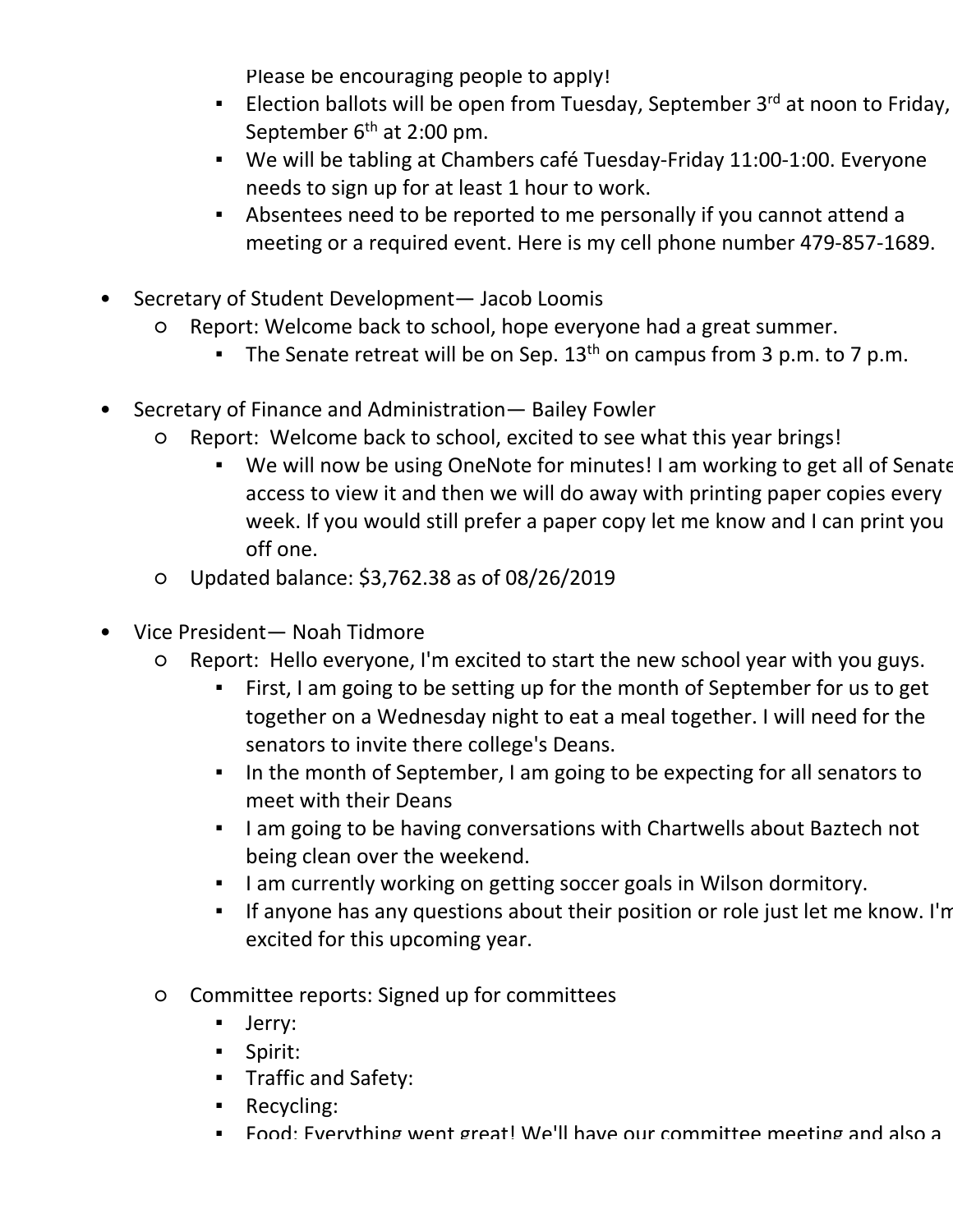$\ddot{\phantom{a}}$ 

 $\mathbf{a}$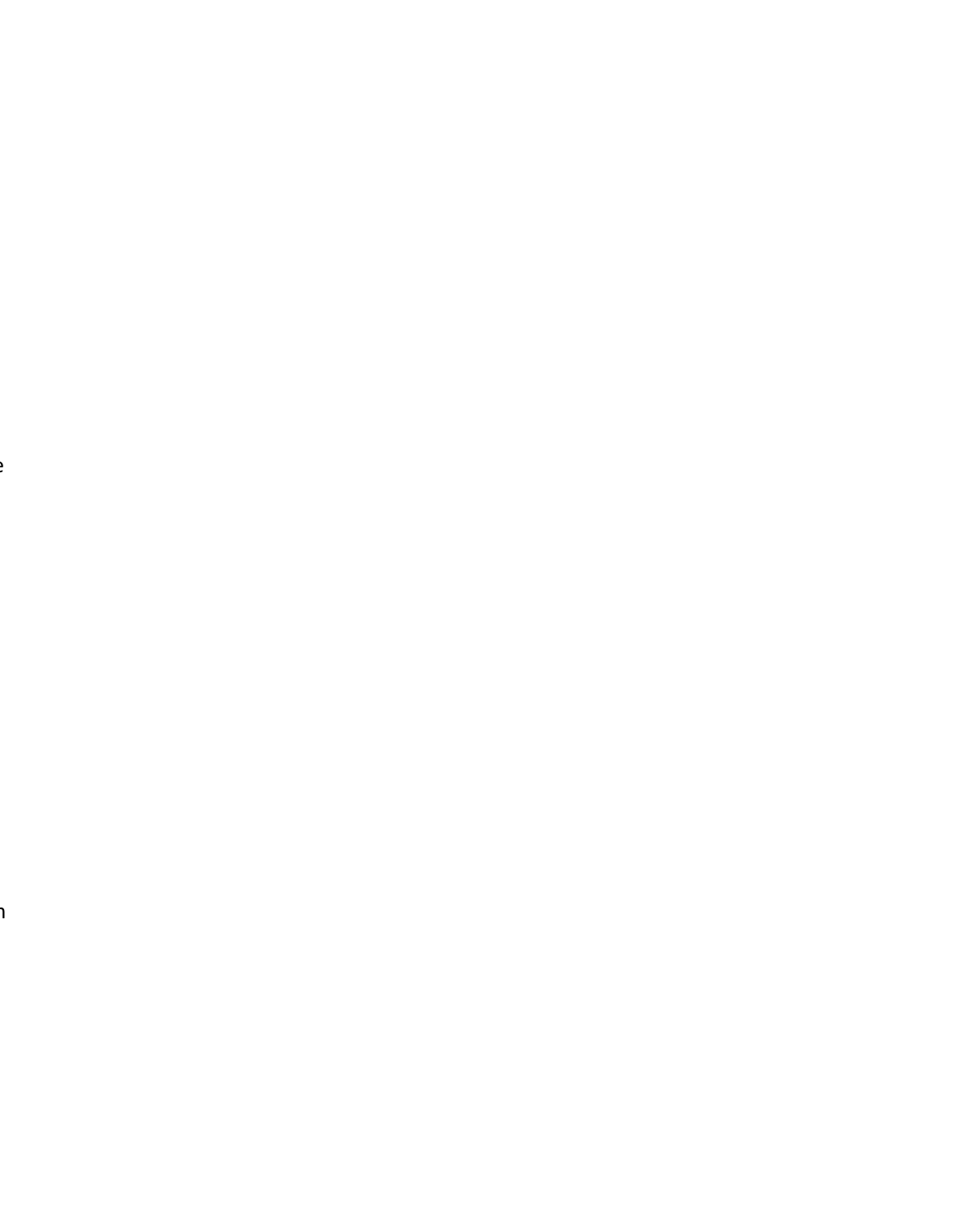- If anyone has any questions about their position or role just let me know. I'm excited for this upcoming year. ▪
- Committee reports: Signed up for committees ○
	- Jerry:
	- Spirit:
	- Traffic and Safety:
	- Recycling:
	- **Food: Everything went great! We'll have our committee meeting** and also a meeting with managers of dining and the person who in charge of all facilities in dining on Oct.  $14<sup>th</sup>$ . We try our best to address our student needs as well as we can to the school such as curly fries, slim full menu, ice machine, baz-tech consistence closing time, paper straw, etc.
- President— Greydon Turner  $\bullet$ 
	- Report: ○
		- Welcome the senators back to school
		- Assign senators to SGA and University standing committees.
		- T Zone signs for Thone Stadium
		- **•** Resolution 37 regarding the purchase of 100 t-shirts for the first home football game.
		- **EXERGE 13 TE ATT INCOCOLD FOR THE SET IS ALLO** FIGUROM FORCION C, Number 1 of the constitution requiring reporting time for absences be increased to 48 hours.

# **Advisor Reports**

- Assistant Dean for Campus Life Aubrey Holt •
	- Report: No report
- Dean of Student Engagement— Dr. Brett Bruner •
	- Report: Focus groups for new student union
- Vice President of Student Services—Dr. Keegan Nichols  $\bullet$ 
	- Report: Closing all but one concept over Labor day weekend

# **Unfinished Business:**

**New Business:**